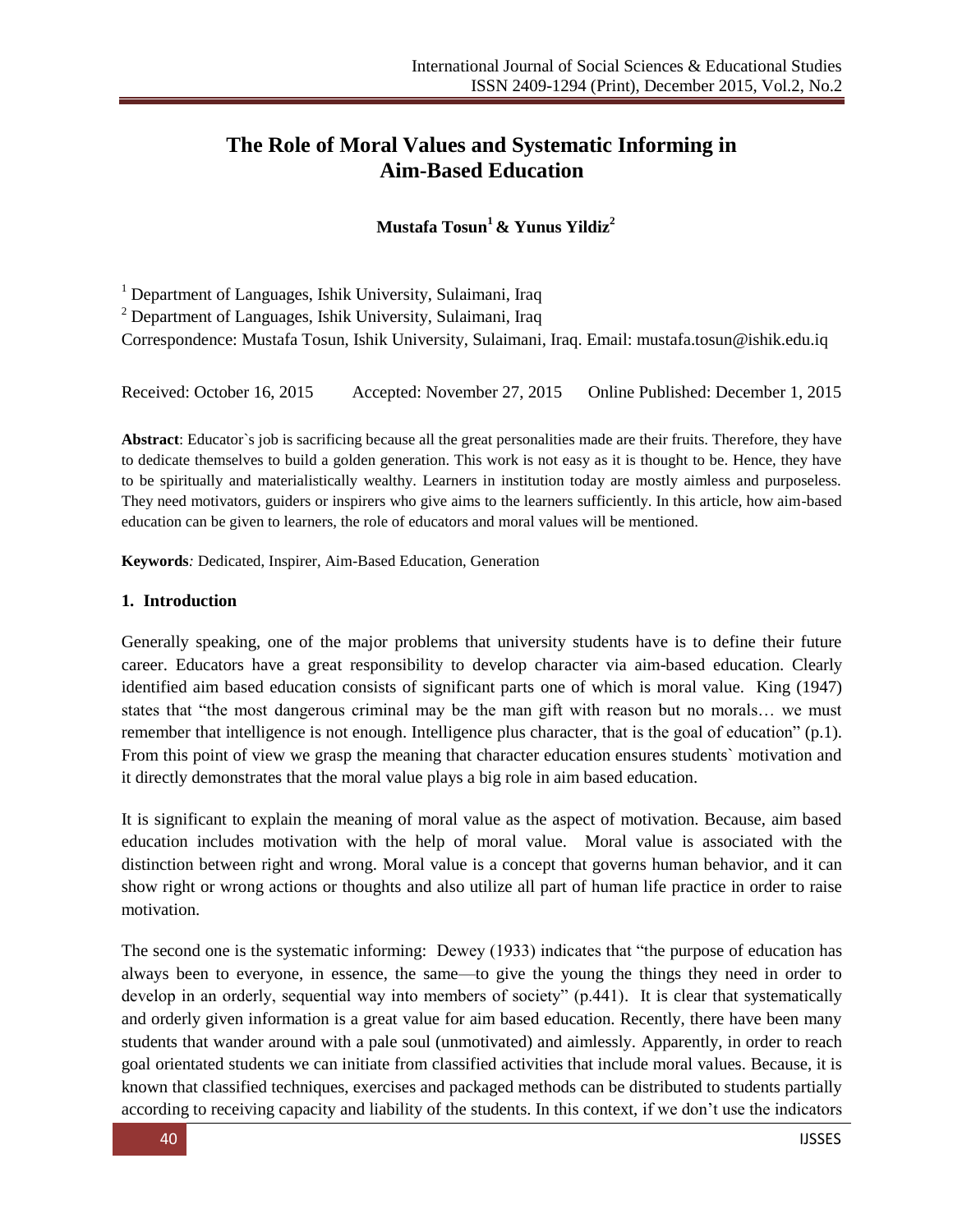that show us the way, we won't be successful. Unless a person learns to set goals, recognize and gauge feedback in their activities, he/she will not enjoy them (Csikzentmihaly et al., 1991). It means all steps of the learning process should be followed in turn.

## **2. The Role of Educators in Aim Based Education**

We are to establish a connection with the role of the educators in aim based education. Hence, we should take a glance at the role of teacher. Educators should play a resolving role in the student's moral problems by using the moral value that is embedded in the part of the lesson. Kohlberg & Hersh (1977) says that "the teacher must help the student to consider genuine moral conflicts, think about the reasoning he uses in solving such conflicts, see inconsistencies in his way of thinking and find ways of resolving them" (p. 57). One of the tasks that teachers have to do is to show the students a way and build ethics and moral values in their personalities. Working as executives they are considered as moral managers. The CEO is thought of as the Chief Ethics Officer of the organization, creating a strong ethics message that get employees` attention and influences their thoughts and behavior.

Moreover, teacher's duty is to take into account the sequence of the material related to moral value like rewarding. Covington's thought (2000) looks from different perspective on the duty of teachers "by rewarding some goals and not others, teachers can change the reasons students learn, which is to say change their motives"  $(p, 4)$ . In addition, the duty of the teacher is to vaccinate the honesty and trust as a moral value because through teaching diligently you can convince students. Honesty also includes not lying, cheating, or stealing as teachers fulfill their professional responsibilities (Lumpkin, 2008). Teachers should have two wings to present the lessons. First, he has to be well qualified on his/her field and second, to know the universal values such as theft, honesty, loyalty, backbiting, parents' right, value of time, value of health, harmful habits and beyond these the most delicate point is to implement the universal values in his/her life. Unless teacher is honest, his students cannot be honest.

# **3. The Place of Systematic Informing in an Educator`s Assessment**

Horvitz (1985) suggests that "a systematic assessment of student's beliefs would increase student learning and satisfaction in foreign language methods class" (p.1). It is identified that systematic assessment of student`s belief influences on learning process. Learning oriented students get motivated to learn in order to achieve their skills and satisfy their curiosity, learn new things, and aim the complete understanding of the subject matter (Akin, 2008). Considering the last phrase of the sentence, it is possible to extract that the better you want to understand the aim of the subject matter, the deeper knowledge you need. Consequently, in order to get the aim comprehensible, students are required systematic informing that means to have well classified information regarding its own steps. For instance; let's imagine if all topics and syllabuses are given at once to students, definitely failure is unavoidable. Therefore, systematic informing is necessary regarding the demoralization for the students.

# **4. Where to Use Aim-Based Education**

In the light of the explanations till now, we have tried to give information about the role of aim based education through moral values and systematic informing based on the educators. In this part of this article aim-based education usage areas will be discussed.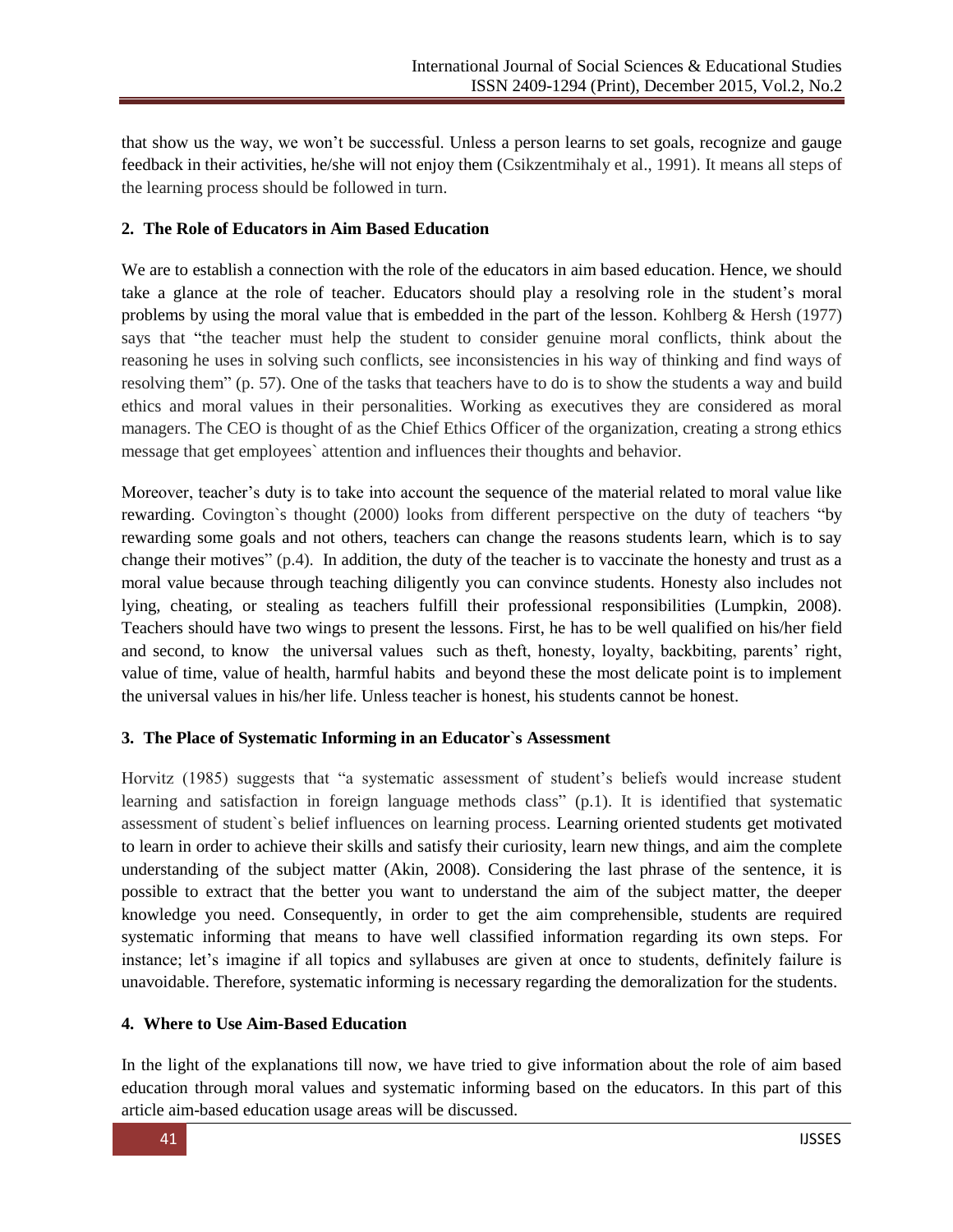Moral value is an inevitable concept to remember to use in any learning areas. Mukti & Hwa (2004) adds that "there is a need for computer-aided learning materials in educational activities, which can provide students with practice and foster moral values at the same time"  $(p.1)$ .

Moreover, moral values can be utilized by means of extracurricular activities on behavior training of EFL students. Extracurricular activities can take away students from a harmful atmosphere they are exposed to. In addition, we can correlate place-based education and moral values together. In order to educate well-bred citizens, educators should heighten commitment and appreciation. Sobel (2004) expresses that "I am done with great things and big things, great institutions and big success, and I am for those tiny, invisible, molecular moral forces that work from individual to individual by creeping through the crannies of the world like so many rootlets, or like capillary oozing of water, yet which, if you give them time, will rend the hardest monuments of man's pride" (p.6). Most of the authors claim that moral helps to write mock epics and different kinds of poems. Moral gives information about the aim of the writing and may talk about the teaching of the poem or it may interpret some messages to the readers as well.

Last but not least, embedding the ethnic factors in the aim based education also has a role to gain advantage from the situation of individuals. Educators examined that person factors, such as liability, gender and ethnicity, interact with background and contextual factors to influence career choice goals and actions (Perrone et al., 2001).

#### **5. The Embodiment of the Moral Values**

It is time we wrote about the embodiment of the moral values according to teachers` methods. Which methods should be applied to lead students? And what kind of sequences does this process require?

In order not to confuse the student`s mind, information should be given from the shallow to the deep. Learning goals support deep-level, strategic-processing of information, which in turn leads to increase school achievement (Covington, 2000).

Aims could be as short term and long term and both of them have their own values. For example; short term aims short term motivation. As an example asking a student to read a book until the page twenty five and saying that he/she may be eligible to get the top point among the students causes short term motivation.

Contrary to preceding sentence, long term aims long term motivation. For instance; let`s think about a student who likes football so much. If you show him/her a numbered uniform as a target, it will bring short term results. But, if you motivate her/him saying that doing successful things in the team his/her name will be written in history and being an important character will cause a long term result. As McAdams  $\&$  Olson (2010) describes that "goals may be conceived at many different levels. They may range from short-term tasks, such as getting my car fixed today or finishing this paper by the end of the month, to such lifelong aims as attaining financial security"  $(p.9)$ . Moral values can be interspersed on the course emphasising the advantage and disadvantage of the social and ethical issues. For example: If we analyse a few ethic terms like honesty, trust and back biting as the piece of the moral value, we can make better inference. Regardless of the order, if we study the backbiting, we can find the sociological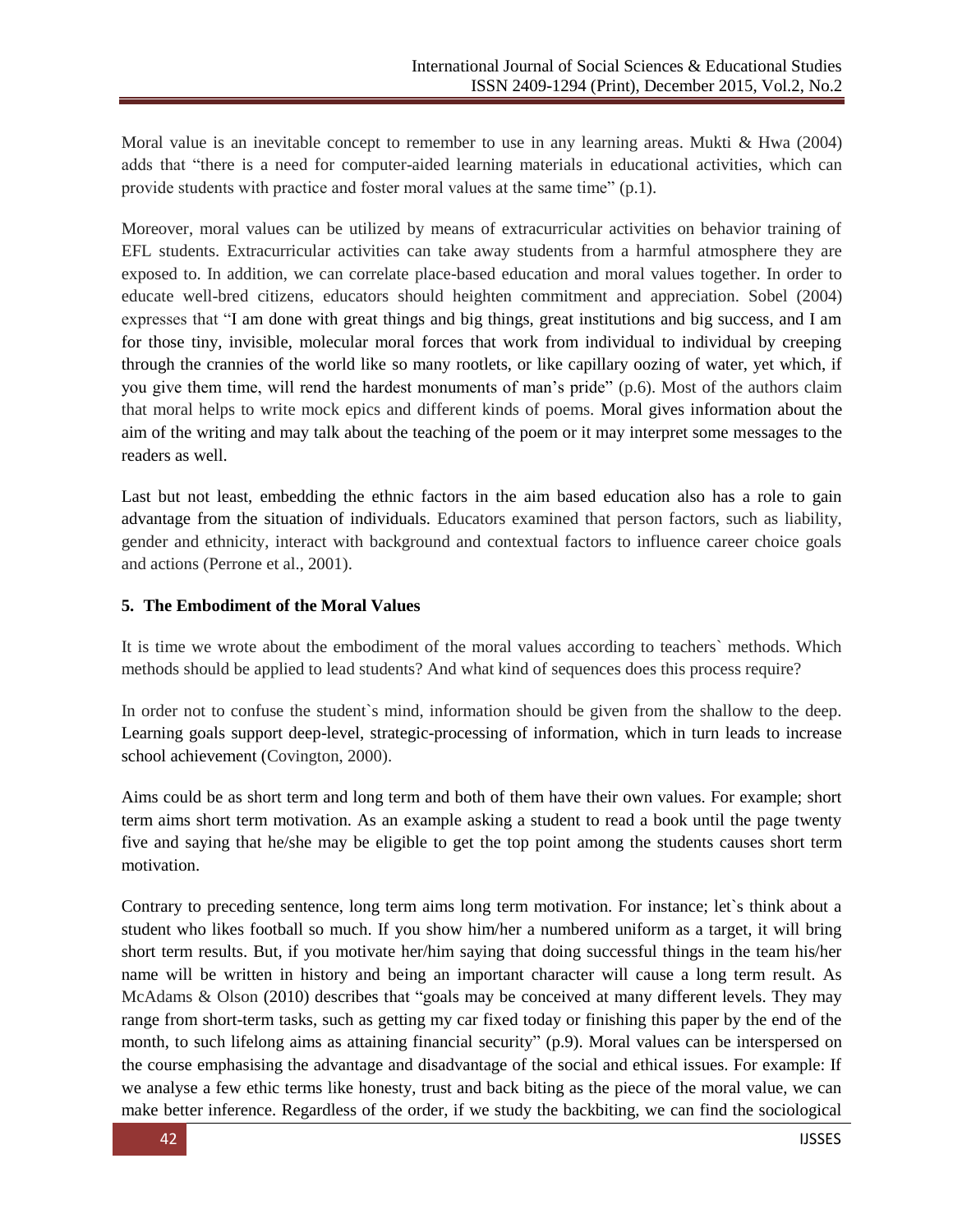impact of the back biting. We may tell our students to suppose that one of their classmates backbites the other, he/she observes the situation and he/she might think that if an individual backbites others then he/she might backbite about him/her as well. As a result, there will not be trust among students.

Furthermore, to provide goal for students, it is better to use well-balanced data that relates to trust. Because, only the society with a high degree of social trust will be able to create the flexible, large-scale business organizations that are needed to fight in the new global economy (Fukuyama, 1996). These examples make a point in students mind about their carrier. To finalize ideas in students' mind about the future is placed giving healthy examples.

### **6. Conclusion**

Moral values and systematic informing in aim-based education are vital and depending on the following sayings by Gulen and Unal (2007); "morals are a set of noble principles that originate in high spirituality and govern human conduct" and "while something has been improved it becomes cleaner and brighter, better and more orderly than it formerly was indicated" it can be concluded that aim-based education holds an important place in shaping moral values of individuals. Delivering moral values systematically in aim-based education is the work of great spirited educators and educators of service. If the educators are worried about today's youth, they have to pay much more attention to how to deliver moral values through aim-based education. Because, healthy generation only can be trained and developed with moral values that is be given in aim-based education.

## **References**

- Akin, A. (2008). Self-compassion and achievement goals: A structural equation modeling approach. *Eurasian Journal of Educational Research*, 31, 1-15.
- Brown, J. D. (1995). *The elements of language curriculum: A systematic approach to program development*. Boston: Heinle & Heinle Publishers.
- Covington, M. V. (2000). Goal theory, motivation, and school achievement: An integrative review. *Annual review of psychology*, *51*(1), 171-200.
- Csikszentmihalyi, M., & Csikzentmihaly, M. (1991). *Flow: The psychology of optimal experience*. New York: Harper Perennial.
- Dewey, J. (1933). Why have progressive schools? *Current History*, 38(4), 441-448.
- Fukuyama, F. (1995). *Trust: The social virtues and the creation of prosperity*. New York: Free press.
- Gulen, M. F., & Unal, A. (2007). *Pearls of wisdom*. New Jersey: Tughra Books.
- Horwitz, E. K. (1985). Using student beliefs about language learning and teaching in the foreign language methods course. *Foreign Language Annals*, *18*(4), 333-340.
- King, M. (1947). The purpose of education. The Maroon Tiger, Morehouse College student paper. Retrieved on 10 November, 2015 from

http://kingencyclopedia.stanford.edu/encyclopedia/documentsentry/doc\_470200\_000/

- Kohlberg, L., & Hersh, R. H. (1977). Moral development: A review of the theory. *Theory into practice*, *16*(2), 53-59.
- Lumpkin, A. (2008). Teachers as role models teaching character and moral virtues. *Journal of Physical Education, Recreation & Dance*, *79*(2), 45-50.
- McAdams, D. P., & Olson, B. D. (2010). Personality development: Continuity and change over the life course. *Annual review of psychology*, *61*, 517-542.